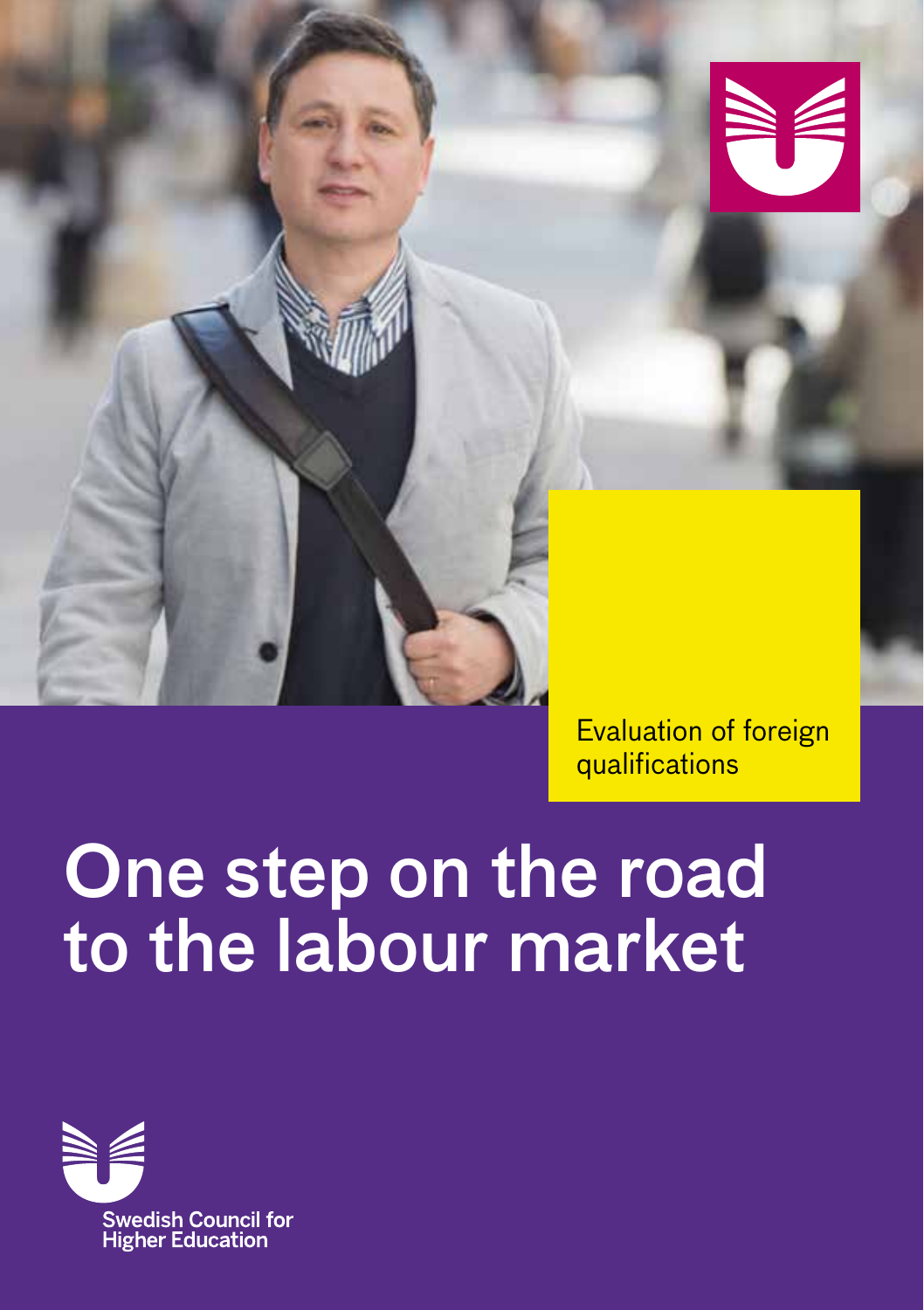Swedish Council for Higher Education 2015 Enic-Naric Sweden

Text Åse Rislund, Yolanda Brännström, Malin Gustavsson Graphic design Alexander Florencio Photo Eva Dalin Print E-print AB, Stockholm september 2015

ISBN 978-91-7561-022-1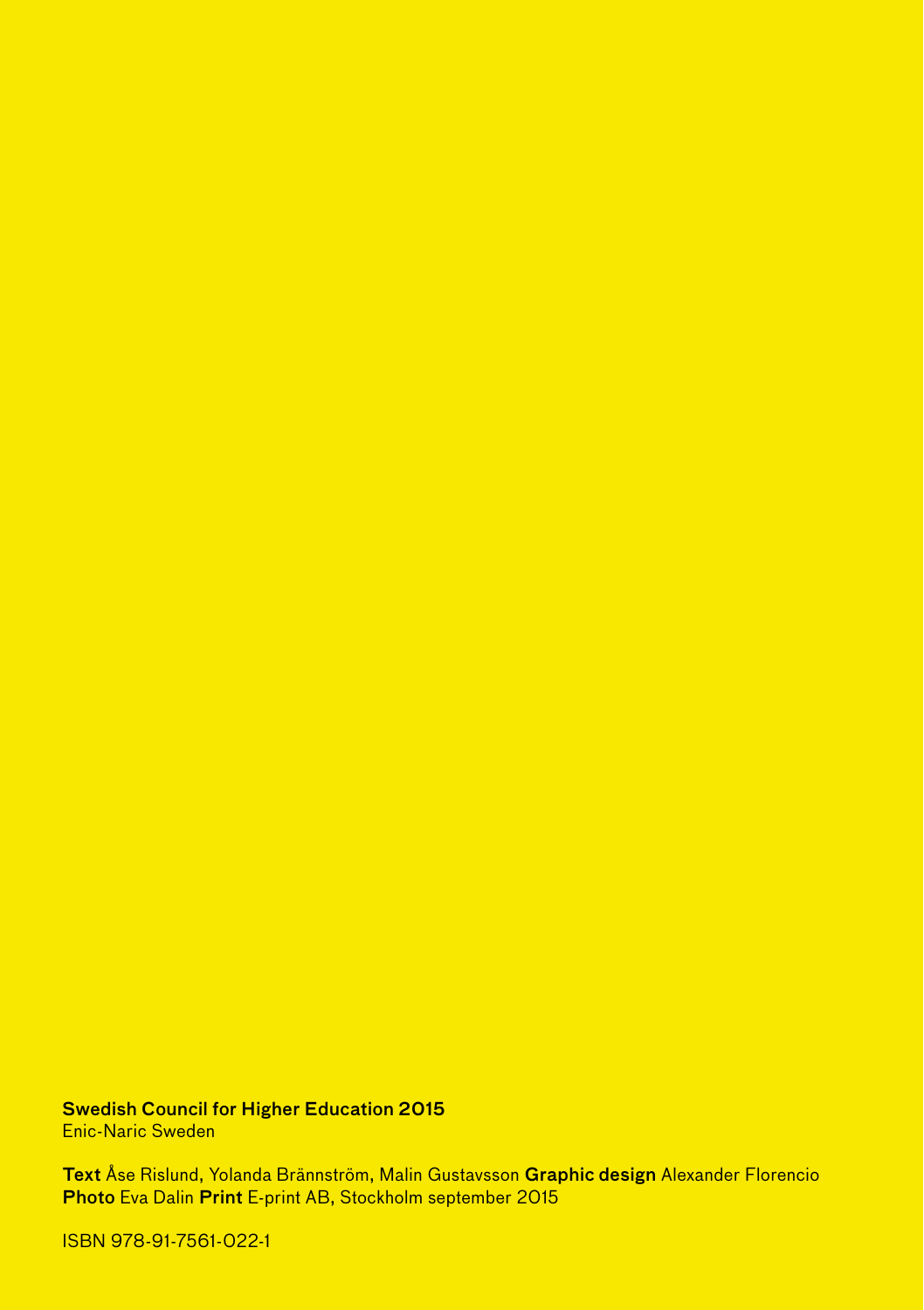### **Evaluation of foreign qualifications – one step on the road to the labour market**

During recent debates about the integration of individuals with foreign backgrounds into the labour market, demands have sometimes been made for faster and better recognition of qualifications. The discussion often encompasses both the recognition of professional skills and the evaluation of degrees and qualifications based solely on paper documents. The evaluation of qualifications is performed either by the Swedish Council for Higher Education (UHR) or the competent authority for a specific regulated profession.

Evaluation of foreign qualifications is important but does not automatically lead to employment. Many factors influence the chances of an individual reaching his or her potential on the labour market.

UHR has been tasked by the Swedish Government with conducting a study to evaluate the effects and use of UHR's evaluation statements of higher education qualifications. This evaluation has shown that both employers and individuals find the statements useful, but also highlights some of the problems encountered by those looking for work.

The following document provides a short introduction to UHR's work in evaluation and recognition, and to the results of the evaluation. The entire report is available in swedish at www.uhr.se/bedomning.

Lars Petersson Head of Department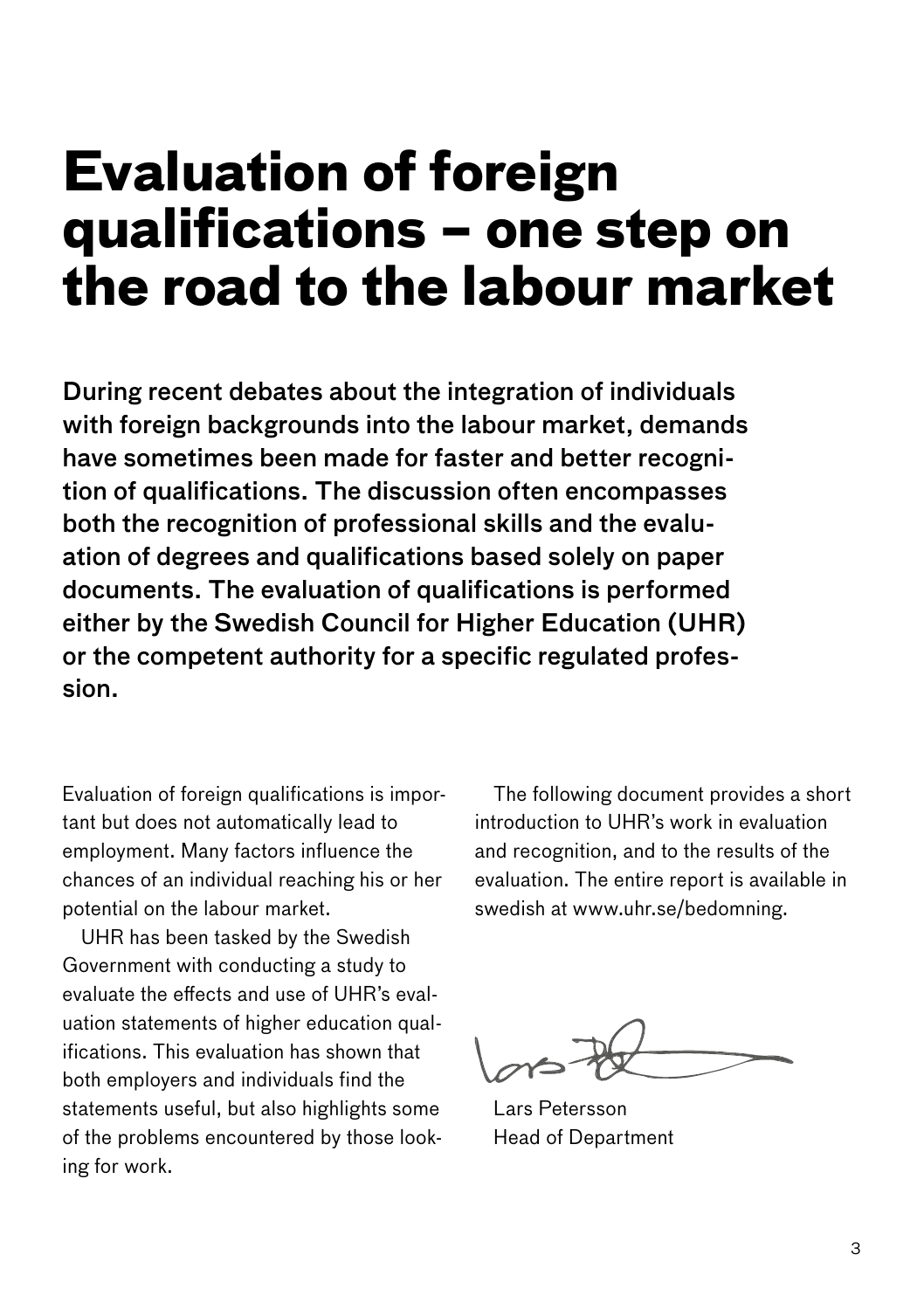### **Evaluation of foreign qualifications – what does UHR do?**

UHR is responsible for evaluating completed foreign qualifications at several levels. The qualifications that are evaluated are those at upper-secondary level, post-secondary vocational education and higher education. What all the evaluations have in common is that they should make it possible for people who were educated in another country to use their education in Sweden. This could mean eligibility for higher education in Sweden or using a foreign qualification in the Swedish labour market.

The Department of Qualifications Recognition is Sweden's ENIC/NARIC office, which means that the department is responsible for duties in accordance with the Convention on the Recognition of Qualifications concerning Higher Education in the European Region (the Lisbon Convention). For example, this involves cooperating with other national information centres to facilitate the process of recognising higher education. UHR's duties also include providing support to higher education institutions (HEIs) and other authorities and organisations, both in Sweden and in other countries, on issues relating to the evaluation of foreign qualifications. This includes participating in work on an evaluation handbook for HEIs and providing information about foreign qualifications via a web service, a portal about evaluations, that is aimed at both HEIs and all other users who come into contact with people with foreign qualifications through their work.

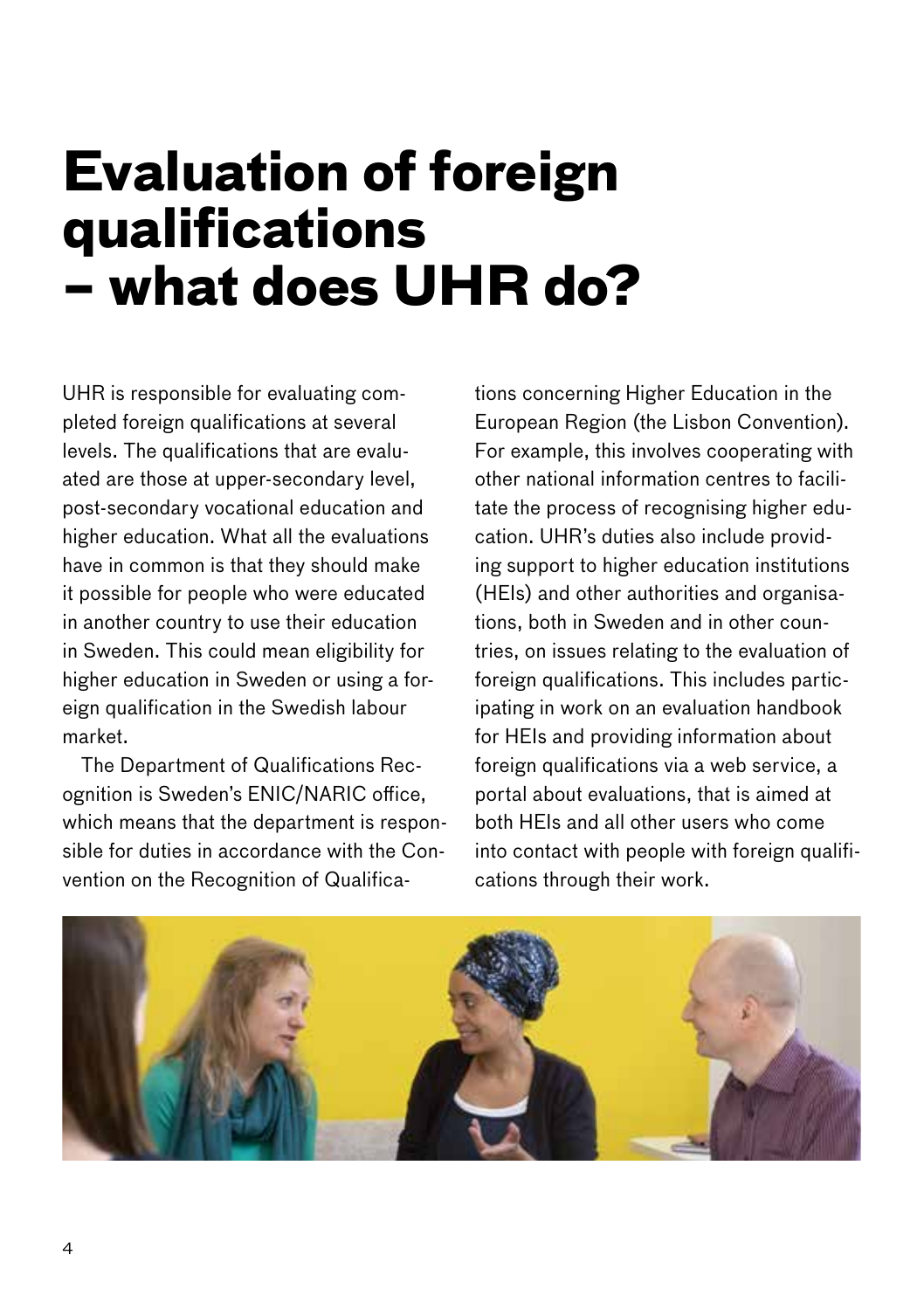Photo: Erik Lundback

### Our tasks:

- evaluating foreign upper-secondary qualifications
- evaluating foreign post-secondary vocational qualifications
- evaluating foreign higher education qualifications
- providing information to applicants, careers and study guidance counsellors, HEIs and employers about how international qualifications can be recognised in Sweden.
- to be the Swedish ENIC/NARIC office and otherwise fulfil the obligations of the Lisbon Convention on the recognition of higher education qualifications.
- providing statements on foreign teacher training on request from the Swedish National Agency for Education as part of its certification process and answering questions on the need for supplementary studies for people with higher education, according to an agreement with the Agency for **Education**
- on request, providing the student financial aid board (CSN) with information for decisions on financial aid by investigating the status of foreign education providers and then taking decisions on acceptable standards
- being a point of contact for Directive 2005/36/ EC on the recognition of professional qualifications
- being the competent authority for the architecture profession
- being responsible for regulations and information about the diploma supplement

More information is available at www.uhr.se.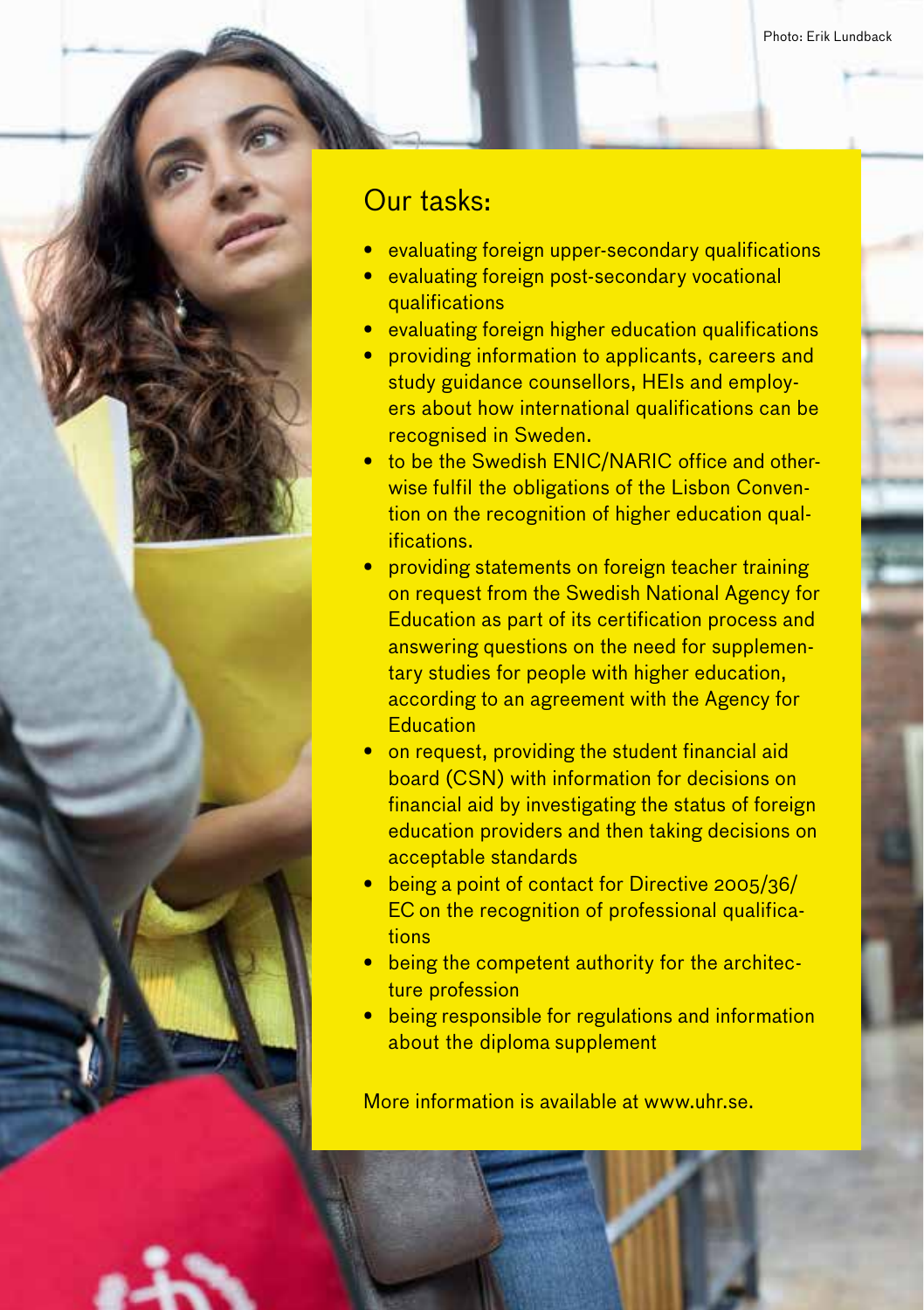### **How are higher education qualifications evaluated?**

In the impact study described below, UHR investigates the effect of the statement on **higher education** and how the statement is used.

In order for an evaluation to be performed, individuals must submit an application. The evaluation is voluntary and free of charge. For some professions where authorisation is required, the evaluation is performed by others and the applicant is referred to the relevant authority. One example is the healthcare professions, for which the National Board of Health and

Welfare is the competent and responsible authority.

Employers can contact UHR for a preliminary decision during the recruitment process – no one should miss out on a job opportunity because they are waiting for their evaluation. It is not necessary for the applicant to apply for and receive a statement before applying for courses/programmes at a Swedish HEI as eligibility for higher education is determined during the admission process.

A schematic image of the steps in the evaluation process for higher education is shown below.



### The evaluation process for higher education



A statement is sent to the applicant. If an evaluation cannot be performed, a letter is sent with information about what the applicant can do next along with an explanation of why a statement was not issued.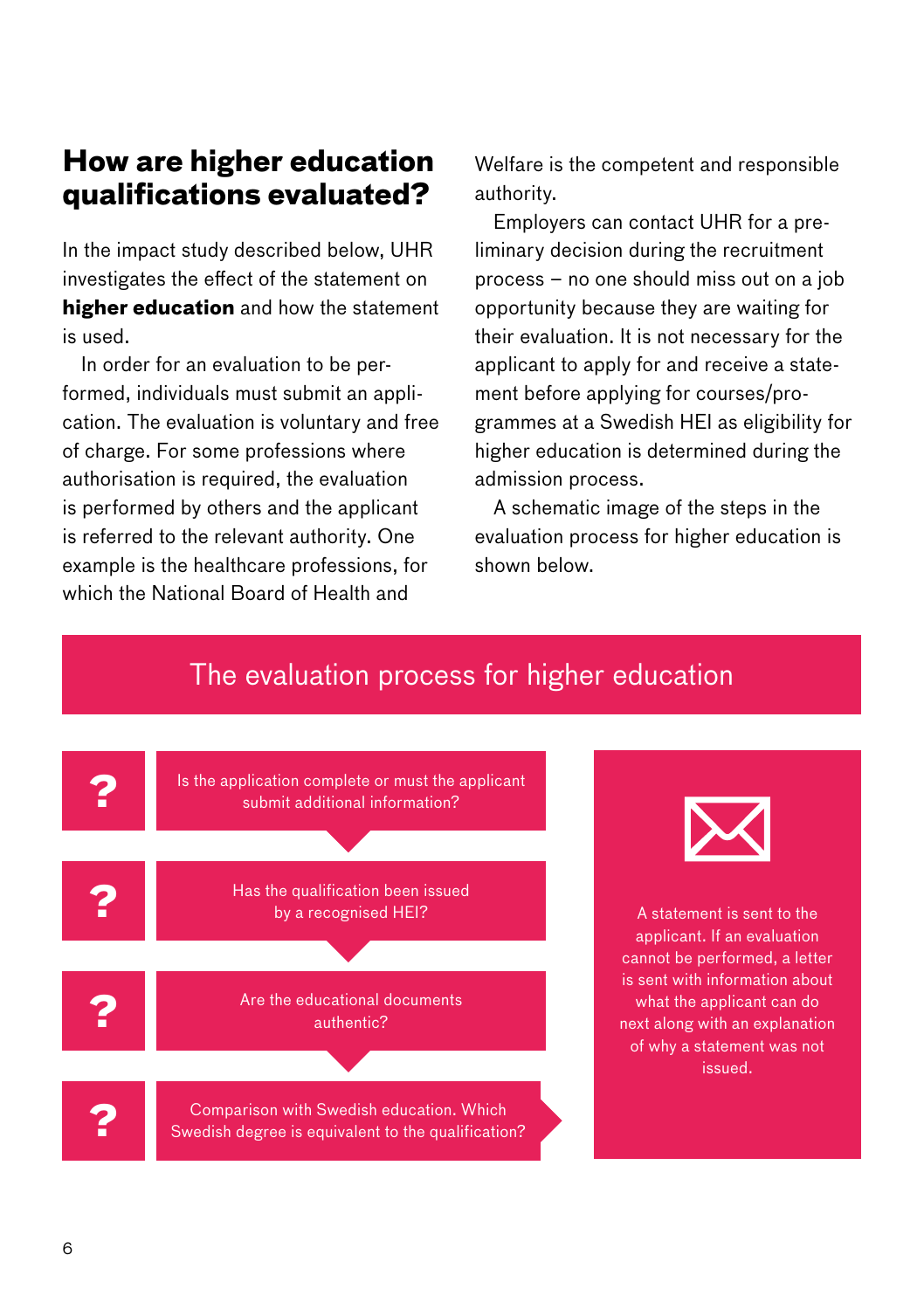

#### **Why are only recognised qualifications evaluated?**

A programme must have been conducted by a recognised HEI, or recognised in some other way, for it to be evaluated as equivalent to a Swedish degree. Recognition means the programme has at least a minimum level of quality and that it can

be used in the country in which the degree was issued. Different countries have different systems for recognising HEIs and/or qualifications. This could include national legislation that establishes a framework for how HEIs are founded and may operate, or accreditations for educational programmes that are awarded by a particular organisation.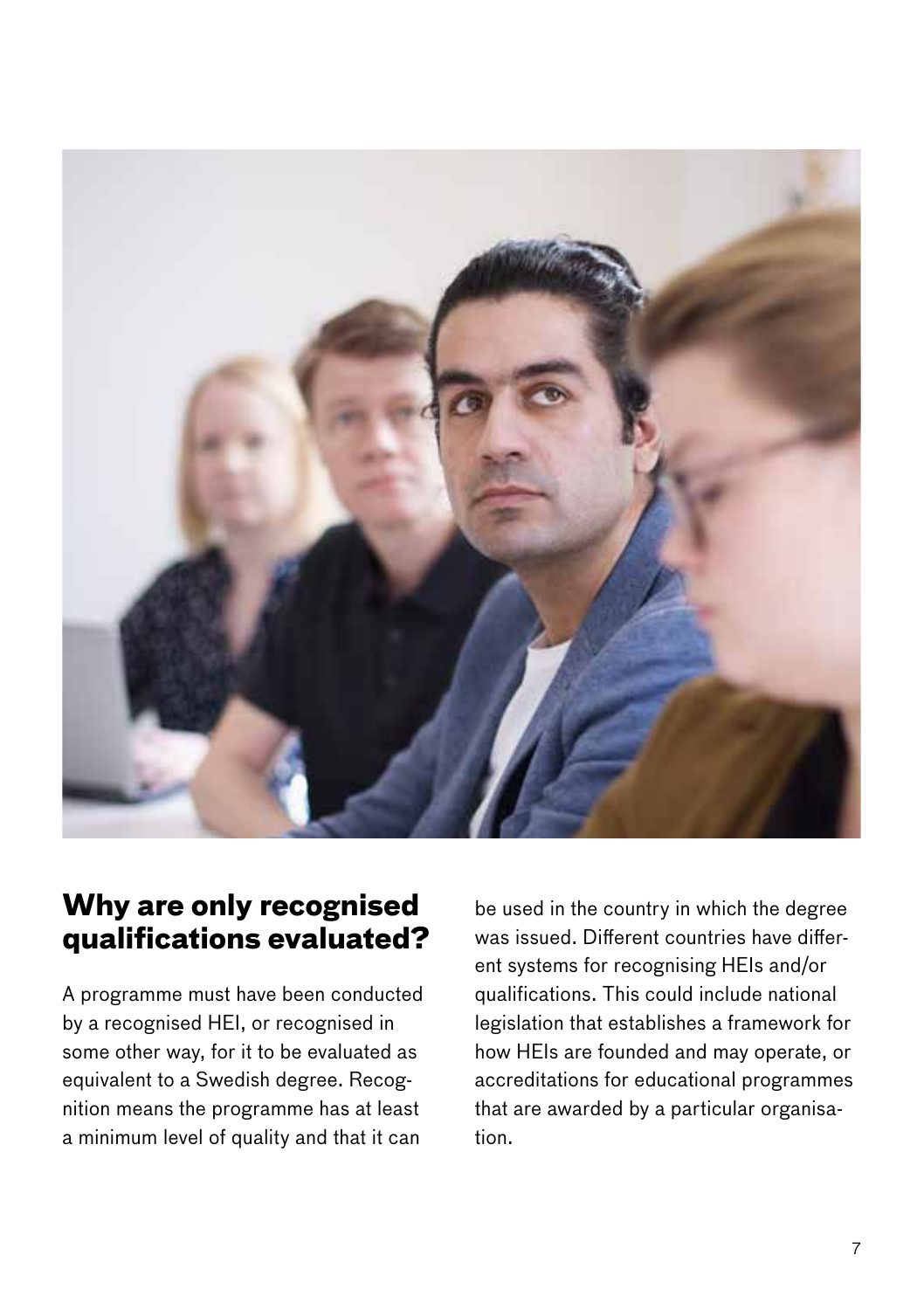### **Which Swedish degree is equivalent to the qualification?**

UHR uses a number of criteria in its evaluation. The most important criteria are:

- the purpose of the qualification (e.g. whether it is vocational or academic)
- its level or place in the foreign education system (e.g. whether the qualification provides admission to education at second or third-cycle levels – Master's or doctorate)
- the scope of the studies
- whether the degree is substantially different from a Swedish degree in terms of content, quality or other aspects.

The basic principle for evaluation, according to the Lisbon Convention, is that qualifications shall be fully recognised unless there are significant differences. Substantial differences mean those which are so great that they present a barrier to studying or working in the receiving country.

The statement does not mean that a Swedish degree has been awarded, nor are any higher education credits stated. The comparison is made with one of the general qualifications or the qualifications in the fine, applied and performing arts (diplomas or Bachelor's degrees on the first cycle, Master's degrees on the second cycle and Licentiate and doctoral degrees on the third cycle) or with a vocational qualification.

Numerous tools and resources are used to establish the qualification's purpose and place it in an educational system. In addition to various databases and handbooks, qualification frameworks and diploma supplements are used. UHR also benefits greatly from participating in various international networks with colleagues in other countries, with whom experiences can be exchanged. Over the more than 25 years in which foreign qualifications have been evaluated in Sweden, knowledge of various educational systems has been built up, along with a reference library of foreign educational documentation.

### **What happens if the qualification has not been completed or if there are no documents?**

UHR only evaluates complete qualifications. HEIs can evaluate incomplete qualifications in association with credit transfers for previous studies as part of a Swedish degree.

If the qualification has been completed but the documentation is missing (and no new documentation can be issued, such as in cases of ongoing conflict in the country of education), UHR may write a background paper with a description of a qualification that is based on information and other available documentation. The applicant can, on the whole, use this document in the same way as a statement.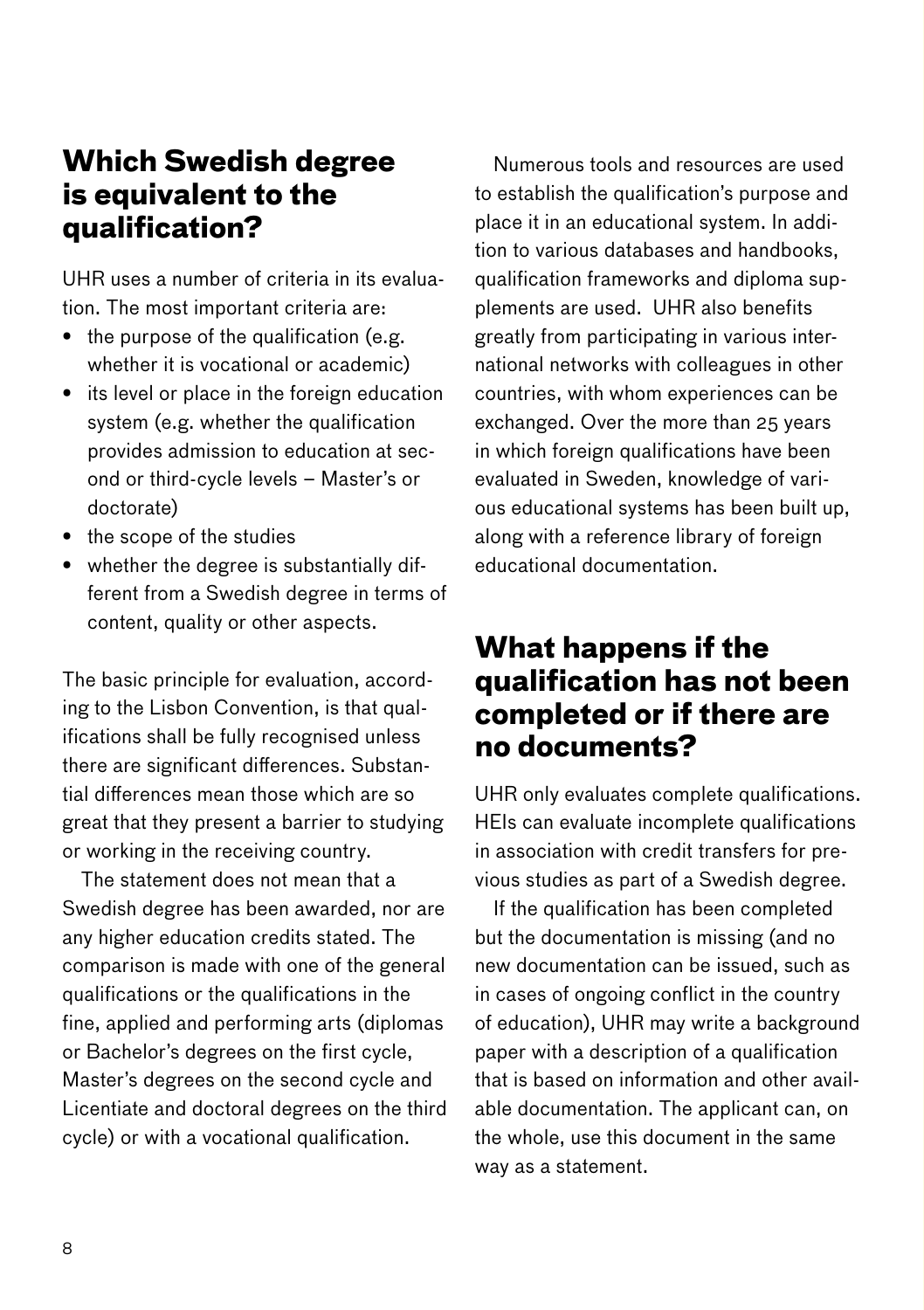

### **Interview with a credential evaluator**

Andreas Arsalan has worked as a senior officer for more than 15 years, first at the Swedish National Agency for Higher Education and now at the Swedish Council for Higher Education. A great deal of knowledge and experience of a country's educational system is needed to be able to evaluate a qualification. It also requires knowledge of the Swedish educational system.

"My field is evaluating overseas higher education qualifications for people from the Middle East, including Turkey. Naturally, at the moment there are many applications from Syria because many people are fleeing from the war.

"For a variety of reasons, it can be difficult to evaluate qualifications from countries where there is unrest. Regardless of whether there's a war or other crises in the country, the chance to contact the authorities or university to verify documents is affected. Unfortunately, it also means that work on the evaluation process can take longer, and this obviously causes distress for those who have to wait.

"I keep in contact with colleagues in various countries via networks, conferences and study visits. In the same way, colleagues contact me for information on a number of issues. This is so that we can build up knowledge about a particular country's educational system. It feels rewarding to work with something that can help individuals and society as a whole," he says.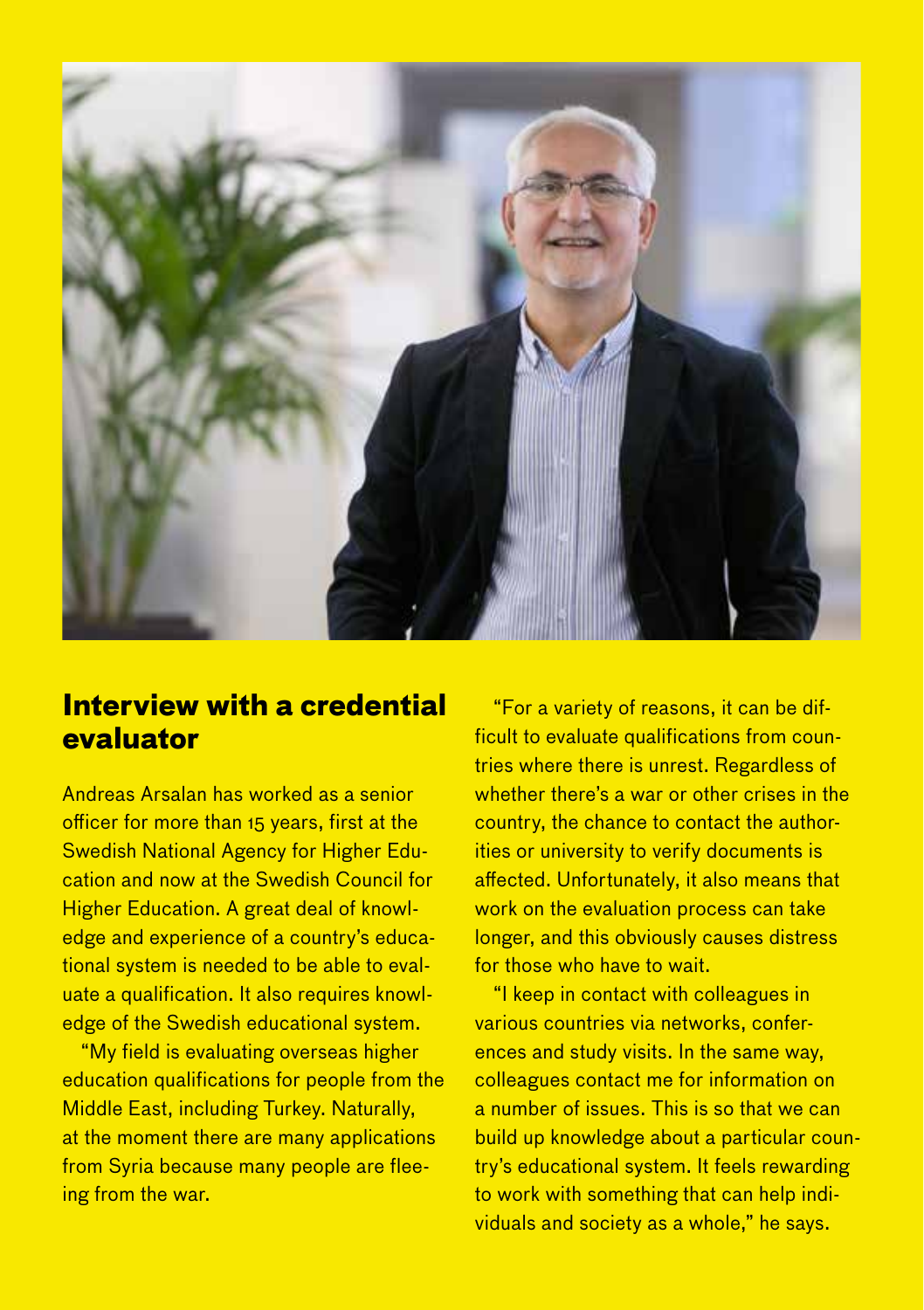### **How do things work out for people after their evaluation?**

### **About the impact study**

In their annual governmental appropriation directions, UHR was tasked with analysing and evaluating the use and effects of statements on completed foreign higher education issued by the authority. The survey was carried out from both the individual's perspective and the employer perspective and according to the length of residence in Sweden. The survey covered the evaluations completed over the last five years.

The impact study was carried out using three sub-studies. The first sub-study was a register study that compared the labour market results for graduates educated overseas who have statements with those who do not. The second sub-study was a questionnaire that was sent to 17,000 people who applied to have their foreign degree evaluated. The questionnaire had 5,000 respondents. The third sub-study was a questionnaire that targeted public and private employers. Of the 5,000 who received the questionnaire, 2,100 responded.

### **What the impact study says about the applicants …**

For applicants with statements, compared to those without, the study shows that the statement provides easier access to the labour market because:

- They leave unemployment faster.
- They find employment within jobs which require higher levels of education.
- They are more likely to be employed, both in the short and long term. 1 and 3 years after receiving the statement.

Most people who have a statement have used it and believe that it has helped them. It is most commonly used when applying for jobs, but also for planning the future or continuing to study. At the same time, some people feel it has been difficult to find work that corresponds to their level of education, despite the statement.

Many state that a lack of contacts on the Swedish labour market is the greatest difficulty when looking for work. Easily accessible information in one place covering pro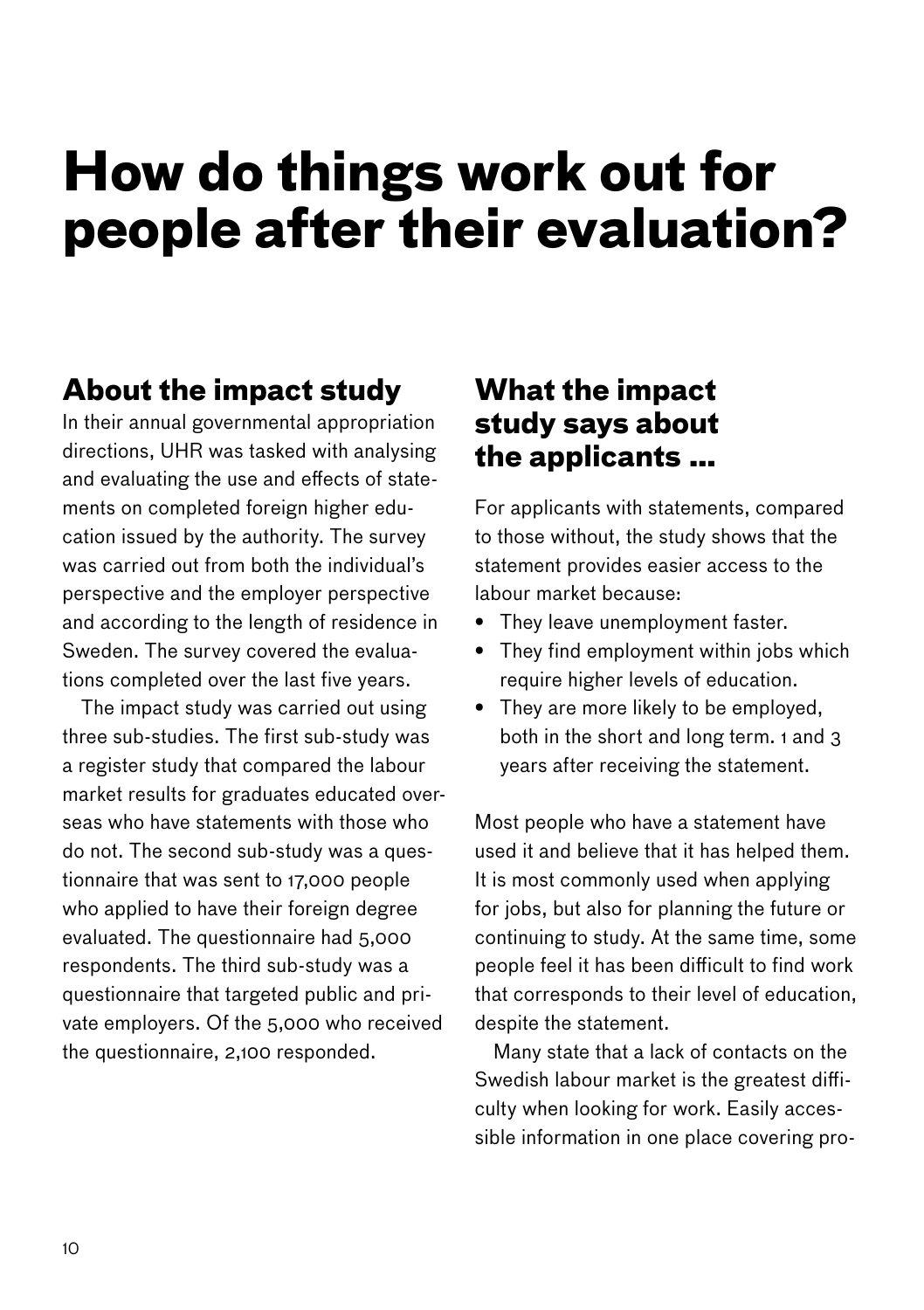fessions and continuing studies in Sweden is something requested by many people.

*"In my industry, it is almost impossible to be 50+, have a foreign background and speak Swedish with an accent and get called to an interview. No attention is paid to my senior level in my profession or the experience I have; my experience seems to be completely uninteresting to employers. If you don't have any contacts in the Swedish labour market it doesn't seem possible to get a job on the basis of a foreign education. What remains is non-qualified jobs and even these are difficult to get, as I'm considered to be overqualified."*

#### **… and about the employers**

One in four employers has seen a statement and many employers know that there is an authority that evaluates foreign higher education qualifications.

The majority of employers believe that the statement has been of significance during the recruitment process.

The statement's most important function is providing confidence with regard to the qualification's level and content, and that the qualification is recognised by a Swedish authority. According to the employers, the biggest barrier in finding work for applicants with foreign higher education qualification is their lack of knowledge in Swed-

ish. To some extent, uncertainty about the foreign qualification's content is a barrier to employment, so there is a demand for more detailed information about which Swedish qualification the foreign one is equivalent to.

 *"Because we are more familiar with the Swedish higher education qualifications and their levels, there is a need for an 'equivalence evaluation' of the foreign qualifications compared to the Swedish ones, to be able to relate to the relevance of the foreign qualification in the recruitment process."*

#### **Information about evaluation can be improved, both for applicants and employers**

The statement on foreign qualifications is valuable for both job seekers and for employers who are considering employing someone. It is also, from a social perspective, important to have as smooth an entrance to the labour market as possible for graduates with a foreign education. It is therefore important that those who can apply for an evaluation receive information about the opportunity to have their qualification evaluated as soon as possible. It is also important that employers know of the evaluations and that the statement provides as much help as possible during a recruitment process.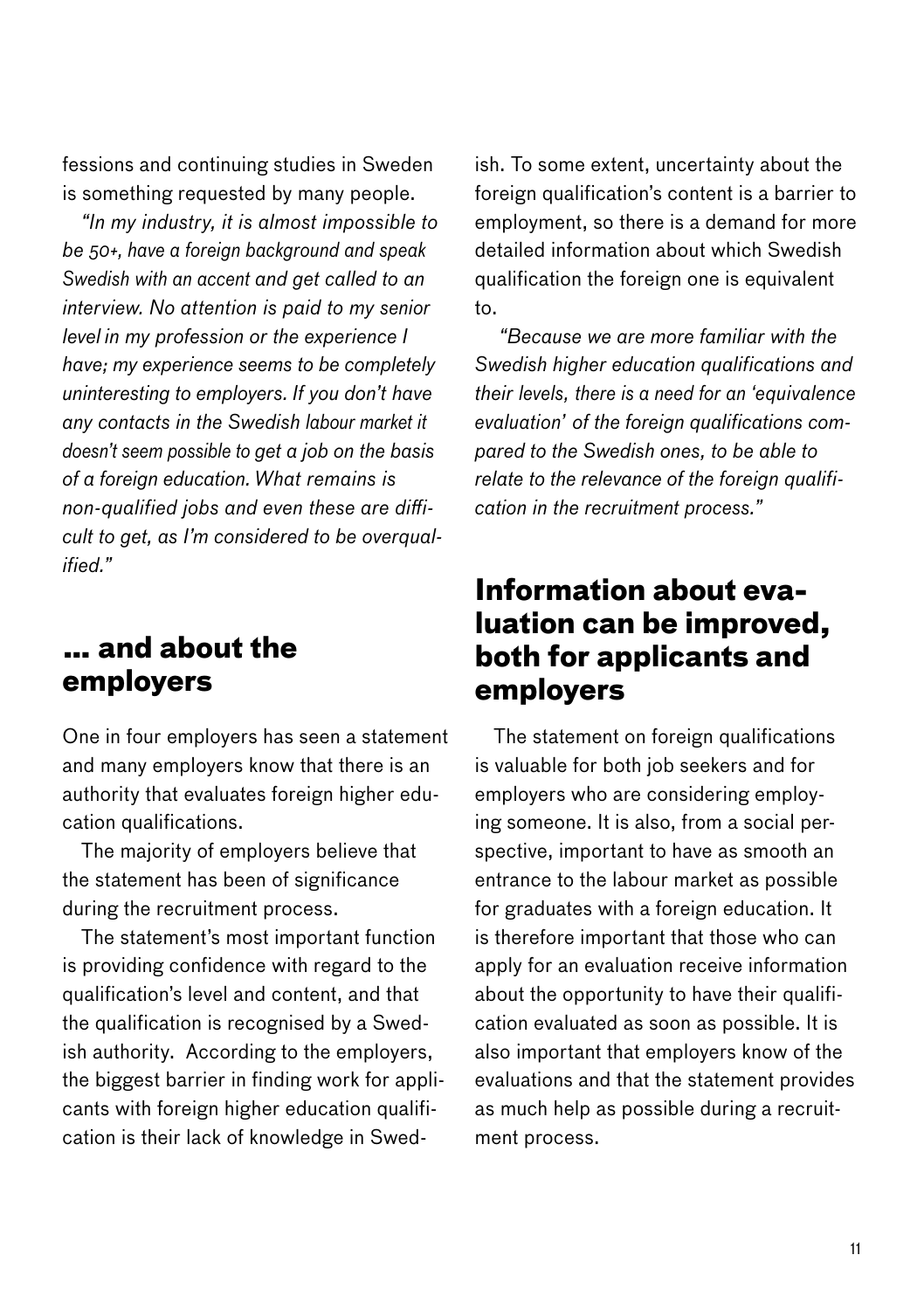### **2014 saw a record number of applications for evaluation**

During 2014, UHR's evaluation work was characterised by a significant increase in the number of applications with a total of 18,000 cases, an increase of 31% from 2013. The majority of these applications were for foreign upper-secondary education (8,400), followed by higher education qualifications (7,700) and vocational qualifications (1,900). In addition to these cases, more than 2,000 applications of various other types were processed, including certificates of eligibility for people who will study abroad, and responses to documents

circulated for comment from the Swedish National Agency for Education and CSN.

It is primarily the flow of refugees from Syria that is currently affecting the number of applications. More than one in three applications for the evaluation of post-secondary vocational education is related to Syrian education. For upper-secondary and higher education qualifications, one in five applications is from Syria. However, not all those applying for evaluation are refugees as many people come to Sweden for other reasons.

| <b>Upper-secondary education</b> | <b>Post-secondary vocational</b><br>education | <b>Higher education</b> |
|----------------------------------|-----------------------------------------------|-------------------------|
| Syria                            | Syria                                         | Syria                   |
| Iran                             | Iraq                                          | Iran                    |
| Iraq                             | Iran                                          | Iraq                    |
| Poland                           | Poland                                        | Russia                  |
| Bosnia-Hercegovina               | Germany                                       | Poland                  |
| Rumania                          | Eritrea                                       | Ukraine                 |

The top countries for each level of education are: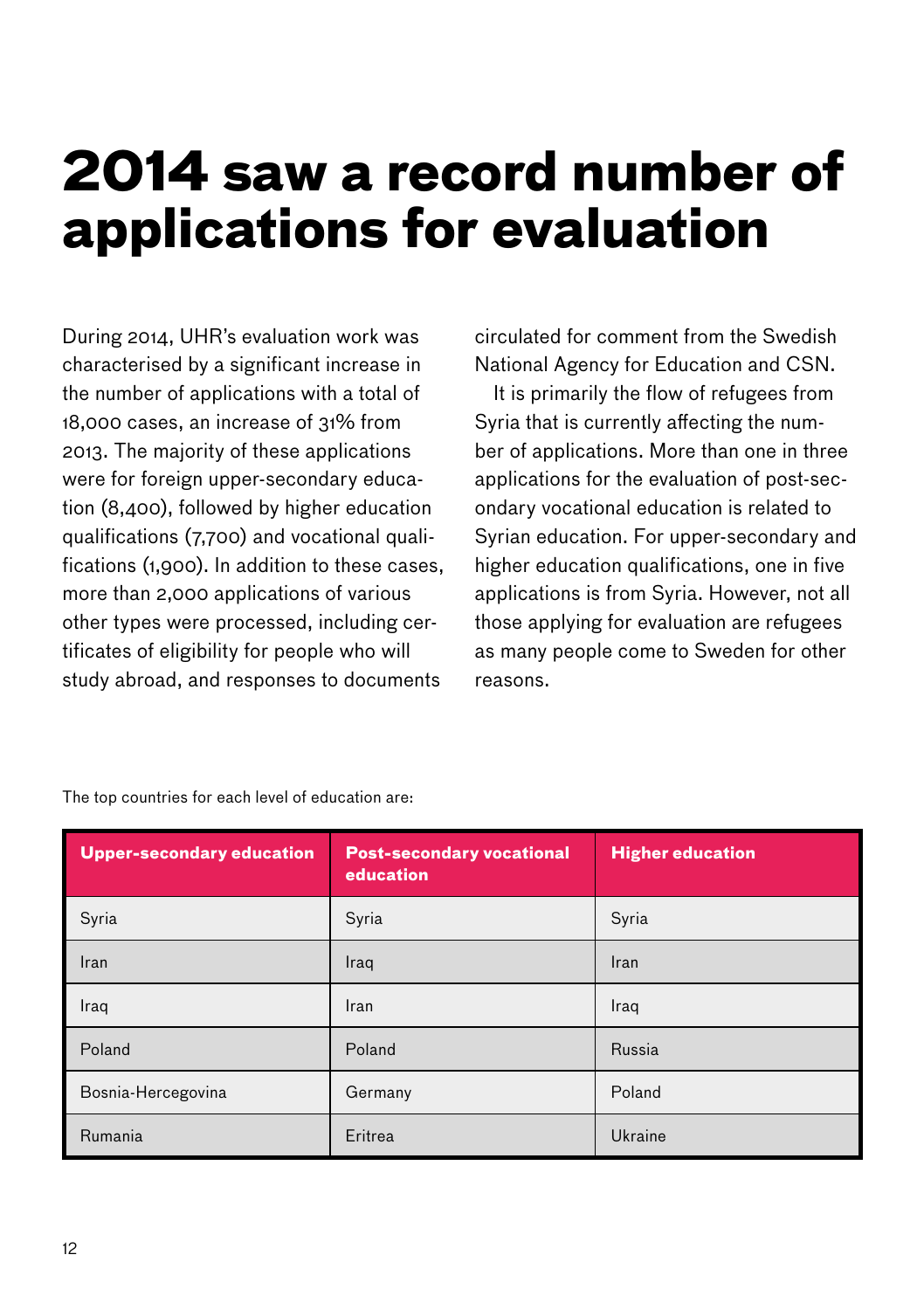### **The forecast is for a continued increase in 2015**

With previous significant flows of refugees into Sweden, there has been a delay between people arriving in the country and them applying for evaluation. This pattern no longer applies; instead there is a direct correlation between the Swedish Migration Agency's statistics for asylum seekers and the number of cases sent to UHR – applications for evaluation are being sent more quickly than before. There is nothing to indicate that the number of applications will reduce in the near future; instead UHR predicts continuing increases in the coming years. Among those who apply for evaluation, some will – for various reasons – have lost their education documents, which means that more people will receive a background paper rather than a statement.

### **Which qualifications are evaluated?**

40% of the **higher education qualifications** have been evaluated as equivalent to a Swedish first cycle (Bachelor's) degree. The qualifications may be specialised in different subjects, the most common being economics and teacher education. The most common professional degrees that are evaluated are a BSc in Engineering and MSc in Engineering. For **post-second-** **ary vocational qualifications,** the most common professional areas are education and teaching, finance, administration and sales, followed by healthcare and social work. Evaluation of **upper-secondary education** is done for another purpose and the statistics there are different.

### **UHR is working to make evaluations better suited to the needs of the individual and the labour market**

Work is continually being carried out to make processes more efficient so that no one should need to wait long to get their qualification evaluated. Despite this, the increase in the number of cases has led to long administration periods. One substantial step taken in 2014/2015 was the development of a web application form that makes it easier for applicants to send in their applications for evaluation and to upload educational documents via the internet. A preliminary study is underway to determine the future feasibility of sending the results of the evaluation – the statement – electronically.

UHR also works with authorities and stakeholders, including Arbetsförmedlingen (the Swedish employment agency) within the framework of their task to aid establishment.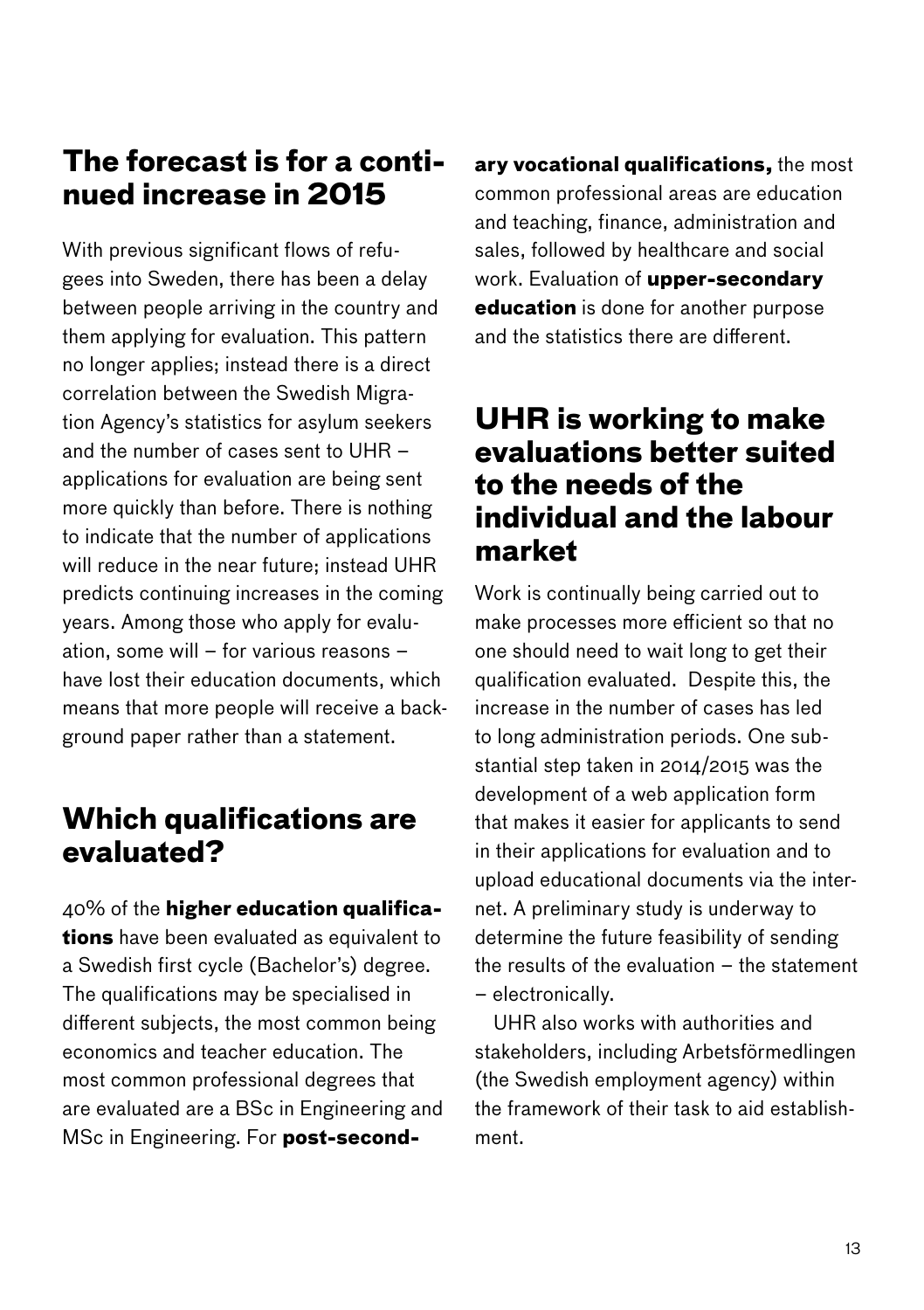## **Do you want to learn more?**

You can read more about the evaluation of foreign qualifications at [www.uhr.se/bedomning,](http://www.uhr.se/bedomning) where you can also find the impact study.

Applications for evaluation are made at: utbildningsbedomning-en.uhr.se

We would be glad to answer your specific questions via[:](mailto:enic-naric.sverige@uhr.se) [enic-naric.sverige@uhr.se](mailto:enic-naric.sverige@uhr.se)